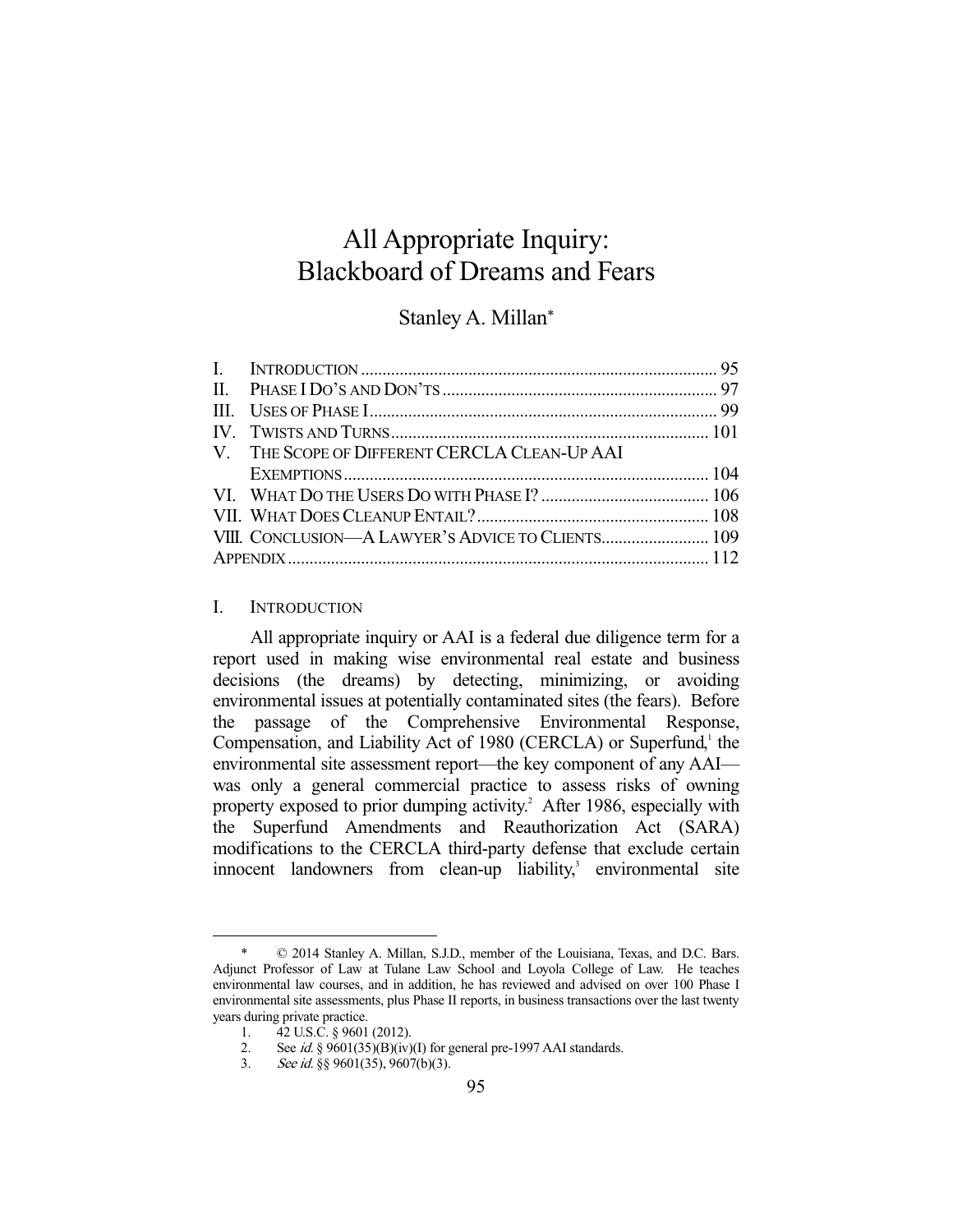assessments became more of a cottage industry. Tens of thousands of AAI reports are done quarterly in the United States.<sup>4</sup>

 The touchstone of the innocent landowner is that prior to land acquisition, they "did not know and had no reason to know" of site contamination.<sup>5</sup> This legal standard requires performing all appropriate inquiry before the acquisition. An innocent landowner should not be liable for cleanup of prior, but hidden, contamination that is discovered later.

 In 2002, Congress expanded the exemption to clean-up liability to others, including certain bona fide prospective purchasers, from January 11, 2002, onward, and contiguous property owners and operators for whom site contamination from off-site sources may exist.<sup>6</sup> The exemptions carry with them a variety of continuing obligations, including all appropriate inquiry, reasonable follow-up steps, and reporting.<sup>7</sup> There are no CERCLA free rides.

 The technical standards for AAI became more specific, and the American Society for Testing and Materials International (ASTM International) has issued industry standards covering CERCLA environmental site assessments since at least 1997.<sup>8</sup> The ASTM E1527 International Standard Practice for Environmental Site Assessments: Phase I Environmental Site Assessment Process, or Phase I for short, became more rigorous over the years, and today they are endorsed in United States Environmental Protection Agency (EPA) regulations.<sup>9</sup>

<sup>4.</sup> See Metrics: Phase I ESA Market, COMMONGROUND, http://commonground.edrnet. com/pages/697f3c7ce5 (last visited Sept. 19, 2014).

 <sup>5. 42</sup> U.S.C. § 9601(35)(A)(i).

<sup>6.</sup> Id.  $\S\S 9601(35)(A)$ -(B)(i), (40), 9607(q). The contiguous landowner, if they learned of the contamination from off-site sources before acquisition, would revert to a bona fide prospective purchaser. *Id.* §  $9607(q)(1)(C)$ .

 <sup>7.</sup> See Memorandum from Susan E. Bromm, Dir., Office of Site Remediation Enforcement, to Director, Office of Site Remediation & Restoration, Region I, et al., U.S. ENVTL. PROT. AGENCY attachment A (Mar. 6, 2003), http://www2.epa.gov/sites/production/files/docu ments/common-elem-guide.pdf; see also supra Appendix.

<sup>8.</sup> View Historical Versions of E1527, ASTM INT'L, http://www.astm.org/DATABASE. CART/filtrexx40.cgi?-P+DESIGNATIO+E1527+historicalpick.frm (last visited Sept. 19, 2014). These are known as ASTM E1527-97, ASTM E1527-00, ASTM E1527-05, id., and finally the current standard ASTM E1527-13. ASTM INT'L, E1527-13, STANDARD PRACTICE FOR ENVIRONMENTAL SITE ASSESSMENTS: PHASE I ENVIRONMENTAL SITE SELECTION PROCESS 1 n.1 (2013). The standards' applicability vary by the years of conducting the site assessments. It may be necessary to review earlier ASTM standards, or even prior commercial practices, if an issue on an older acquired site emerges today.

 <sup>9. 40</sup> C.F.R. § 312.11 (2013). The EPA adopted the new 2013 version of ASTM E1527 (November 2013) on December 30, 2013. Amendment to Standards and Practices for All Appropriate Inquiries Under CERCLA, 78 Fed. Reg. 79,319 (Dec. 30, 2013) (to be codified at 40 C.F.R. pt. 312). The earlier 2005 version of ASTM E1527 is proposed for removal from the EPA's rule. See Amendment to Standards and Practices for All Appropriate Inquiries, 79 Fed. Reg.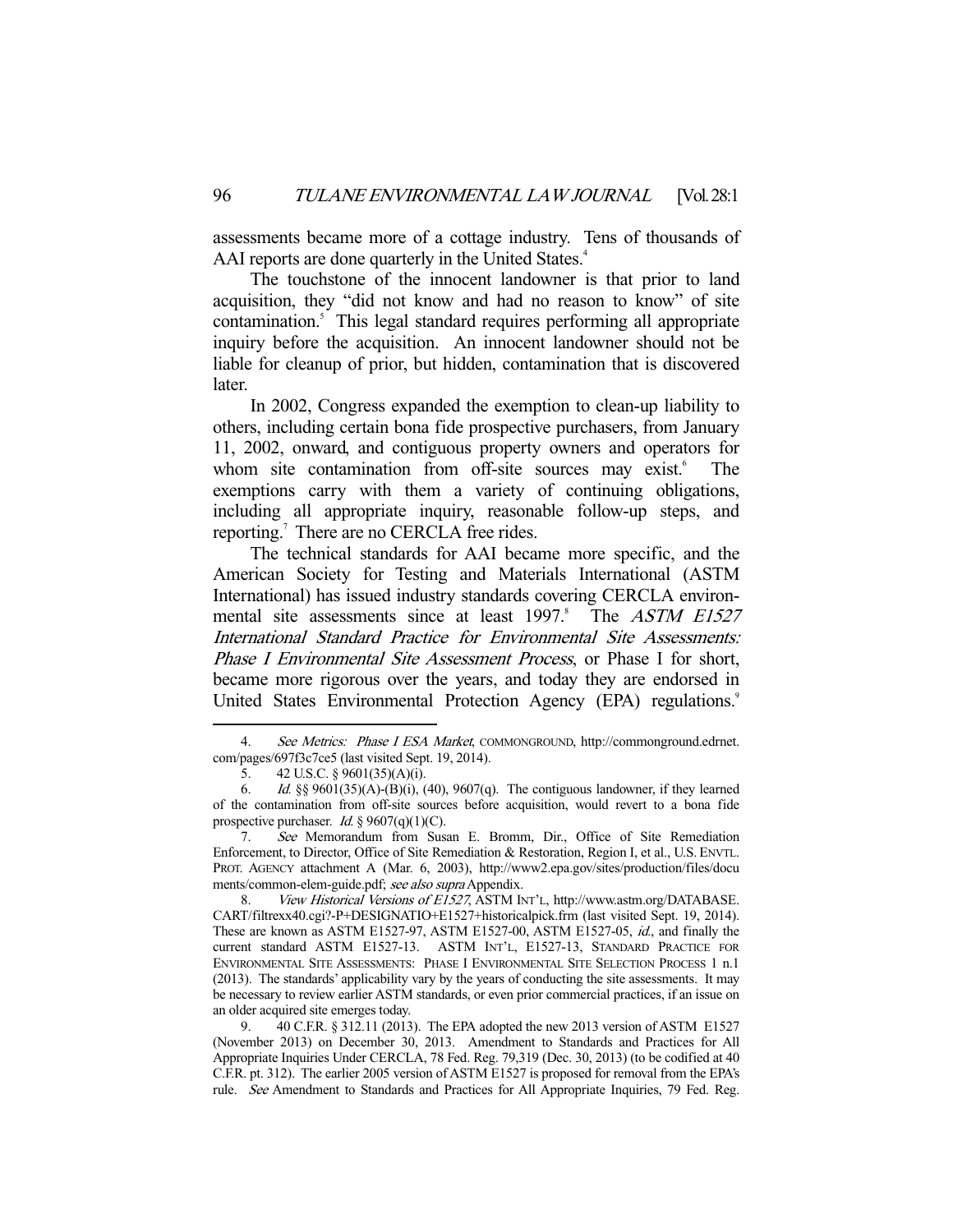Some states with mini-CERCLA laws also follow similar assessment standards.<sup>10</sup>

 Bear in mind what the AAI environmental site assessment is in a typical commercial context. Environmental issues are not always the top dog in a transaction, but they should not be stepchildren either. Many problems permeate transactions in the following fields of business and law: from negotiations, price, financing, back orders, contracts, litigation, personnel, labor, tax, insurance, surveys, title, physical conditions, and environmental. Accordingly, much information fills a data room for the due diligence brew of lawyers and accountants. A deal can collapse on any count, with environmental issues sometimes being the sleeping dog. If the environmental issues are minor, they can be buried. Otherwise, attorneys will scout out the major unfriendly issues and do legal battle over them. There lies a domain of AAI.

 It is not necessarily the purpose of this Essay to explore every nuance of the new ASTM standards, nor to explain how to write an environmental site assessment report. That detail is the bailiwick of the environmental professional. This Essay will focus generally on how the lawyer can use an environmental site assessment as a legal and business tool, how they can give complete legal advice from it, and how they can better comment and perceive its pitfalls and shortcomings.

II. PHASE I DO'S AND DON'TS

Phase I entails several elements:

- 1. A detailed environmental records review, including of nearby sites in agency databases;
- 2. A site reconnaissance or visit;

-

3. Interviews with present and past owners, operators, and occupants of the property and government officials; and

<sup>34,480 (</sup>June 17, 2014) (to be codified at 40 C.F.R. pt. 312). The EPA will remove the 2005 version of ASTM E1527 from AAI rules on October 6, 2015. See Amendments to Standards and Practices for All Appropriate Inquiries, 79 Fed. Reg. 60,087 (Oct. 6, 2014) (to be codified at 40 C.F.R. pt. 312).

<sup>10.</sup> See, e.g., LA. REV. STAT. ANN. §§ 30:2272(1)-(2), :2277 (2013). These statutes have similar terminology as CERCLA on defenses, and as a matter of practice, Phase I reports seem to comport with the state law. This is believed to be commonplace, but not all states have their own mini-CERCLA. See 50-State Survey of Protections Available for Purchasers of Contaminated Property, ENVTL. LITIG. COMMITTEE, A.B.A. (Jan. 2014), http://www.dgslaw.com/images/ materials/50-state-survey-contaminated-property-protections2013.pdf. Some states have their own separate programs to address contamination, e.g., Massachusetts. See MASS. GEN. LAWS ch. 21E, §§ 2, 5 (2013). State law is thus an important consideration.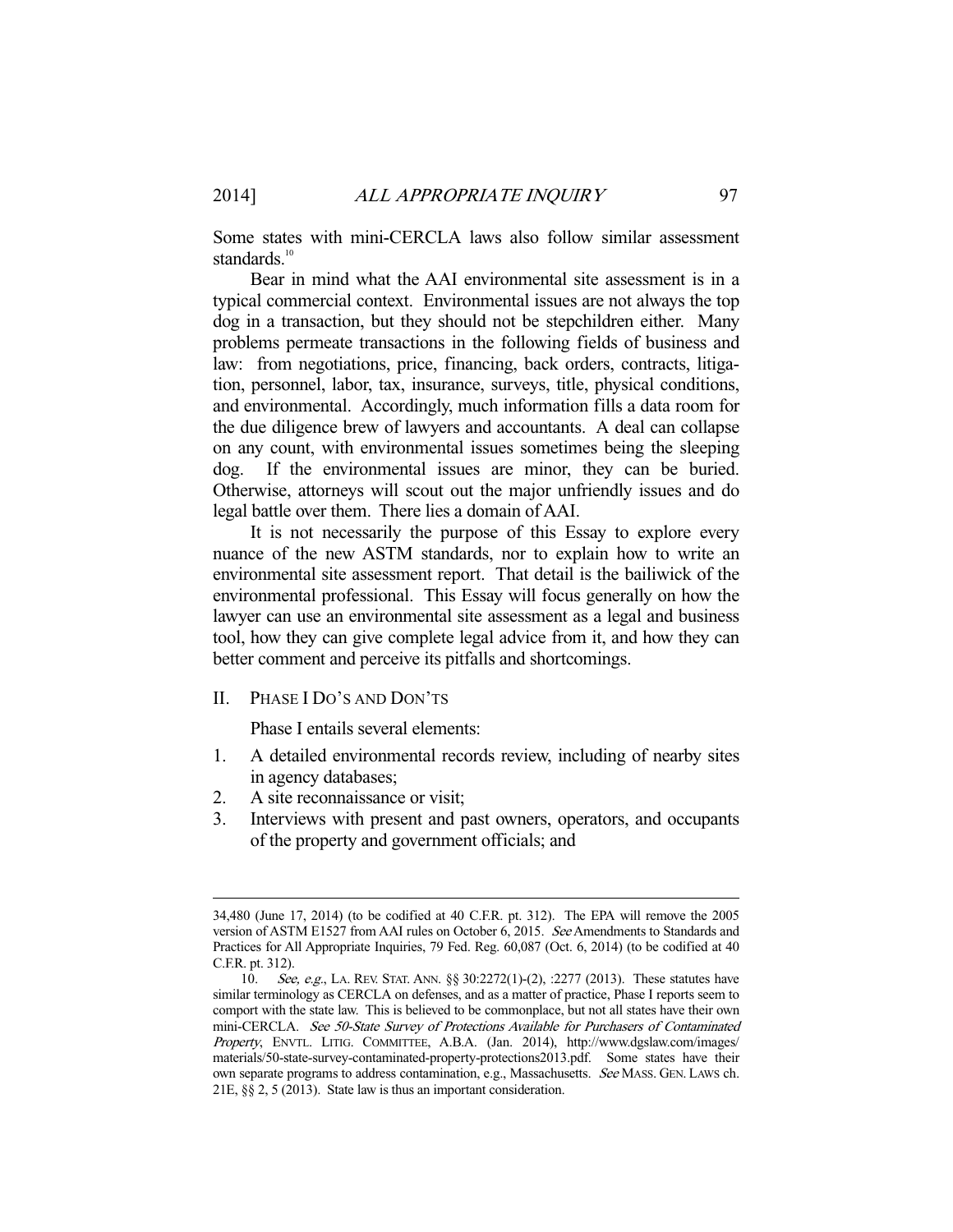4. A report by a qualified consultant concluding whether there are various "recognized environmental conditions."11

 The fourth element is key, because it details whether there is an anecdotal record or other perceivable evidence of a release or threatened release of hazardous substances or petroleum indicating site contamination problems. If no release is indicated, the report user (usually the purchaser) can be an innocent landowner.<sup>12</sup> If contamination is revealed, the user has options. They can decide against the risky acquisition or renegotiate the terms of the agreement. This assumes that the agreement, or option to purchase agreement, has favorable due diligence terms, such as a due diligence period, the right of site access to conduct a Phase I report, the right of the purchaser to provide timely objections to the sale, and so forth.

 An "unclean" Phase I report can also give rise to agency reporting requirements, obligations, or to proceeding further with a Phase II limited site investigation to confirm suspected contamination with actual subsurface sampling activities. $\frac{13}{12}$  Phase I does not normally involve physical sampling.<br>Phase I is not absolute.<sup>14</sup>

How much can one expect from a consultant for a few weeks of work and a few thousand dollars?<sup>15</sup> The consultation does not eliminate uncertainty, and it is not exhaustive.<sup>16</sup> It is only valid for 180 days, and it has variable levels of inquiry, including vapor intrusion. However, under ASTM scope, it does not include a broad panoply of other environmental issues, such as permit compliance, wetlands, asbestos, endangered species, historic properties, and so forth.<sup>17</sup> Many clients are not aware of this potential shortfall. To expand the scope on such additional issues requires a special consultant contract addendum. Here is where a knowledgeable lawyer can advise a client to expand the scope of the inquiry, especially if they can obtain any history of the site beforehand.

 Beyond the expected reasonableness of the environmental professional's site study, the user must also provide information to the consultant, including a deed history for ownership to the 1940s, liens and

<sup>11.</sup> ASTM Int'l, *supra* note 8, §§ 7.2-.3.1.

<sup>12.</sup> *Id.* app. § X1.2.2.

 <sup>13.</sup> Id. app. § X1.6.3.

<sup>14.</sup> *Id.* §§ 7.4, 4.5.

<sup>15.</sup> See Rachel Rindfleisch, Six Top Concerns of Appraisers, EDR (July 2, 2014), http://www.edrnet.com/blog/real-estate-lenders/latest-news-for-real-estate-lenders/2014/07/sixtop-concerns.of.appraisers.

<sup>16.</sup> ASTM INT'L, *supra* note 8, §§ 4.5.1-.5.2.

<sup>17.</sup> *Id.* §§ 4.6, 4.5.3, 13.1.5.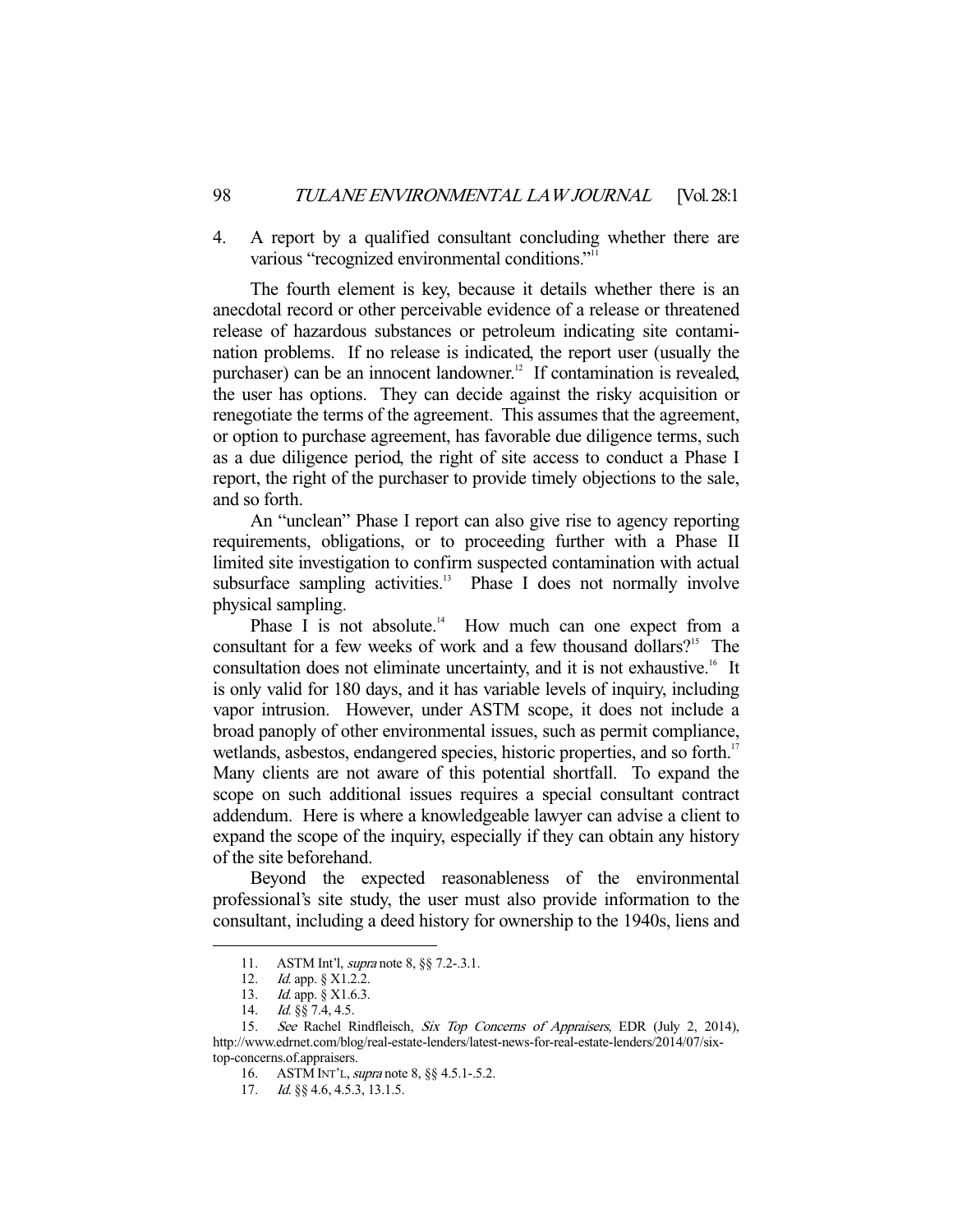use restrictions, any specialized information or actual knowledge of the site, reasonableness of purchase price, and commonly known or obvious contamination.<sup>18</sup> Failure to provide the environmental professional with such required information may invalidate an otherwise thorough Phase I report.<sup>19</sup> That means the potential loss of a clean-up exemption when dealing with environmental agencies or the courts. Unfortunately, there is a paucity of judicial review on Phase I reports, $2^{\circ}$  but agency lawyers can also be critical when their review is sought, such as for agency "comfort letters." Therefore, the Phase I legal reviewer must exercise extraordinary skill in the review process.

Now the stage is set for the issues that will be discussed.

#### III. USES OF PHASE I

 A Phase I environmental site assessment has utility in many settings. It applies to United States Department of Housing and Urban Development (HUD) insurance and mortgage funds, $21$  United States Small Business Administration (SBA) loans,<sup>22</sup> brownfield grants,<sup>23</sup> United States Green Building Council's Leadership in Energy and Environmental Design (LEED) siting criteria,<sup>24</sup> Oil Pollution Act (OPA) sites, $25$  and requirements imposed by lenders.<sup>26</sup> It applies to virtually all commercial and industrial land development, including energy facilities and their products, such as refineries, liquefied natural gas, methanol,

<sup>18.</sup> *Id.* §§ 6.2-.7.

<sup>19.</sup> See id.  $§ 6.1$ . The ASTM standard now states that the environmental professional "shall" request such information,  $id$ , the absence of which effects his or her ability to identify recognized environmental conditions.

 <sup>20.</sup> See Anthony Adragna, Superfund, Third-Party CERCLA Defense Outcomes Uncertain Without Case Law, Attorney Says, 45 BNA ENV'T REP. 1769, 1769-70 (2014).

 <sup>21.</sup> HUD Adopts New ASTM Phase I Standard for Conducting Environmental Assessments, Envtl. Due Diligence Guide Rep. (BNA) 33, 33 (May 15, 2014), http://news.bna. com/ddln/display/batch\_print\_display.adp?searchid=23420267 (subscription required).

<sup>22.</sup> Phase I Standard Widely Used Months After ASTM Adopts It, Envtl. Due Diligence Guide Rep. (BNA) 33, 34 (May 15, 2014), http://news.bna.com/ddln/display/batch\_print display.adp?searchid=23420267 (subscription required).

<sup>23.</sup> See Stanley A. Millan, Anne J. Crochet & Roger A. Stetter, Louisiana Practice Series: Louisiana Environmental Compliance § 4:12 (2013-14 ed. 2012); 42 U.S.C. § 9601(39) (2012).

<sup>24.</sup> See High Priority Site, LEADERSHIP IN ENERGY & ENVTL. DESIGN, U.S. GREEN BLDG. COUNCIL, http://www.usgbc.org/node/2615514?return=/credits/new-construction/v4 (last visited Sept. 19, 2014); Site Assessment, LEADERSHIP IN ENERGY & ENVTL. DESIGN, U.S. GREEN BLDG. COUNCIL, http://www.usgbc.org/node/2758172?return=/credits/new-construction/v4 (last visited Sept. 19, 2014).

<sup>25.</sup> Oil Pollution Act of 1990 § 1003(d)(4), 33 U.S.C. § 2703(d)(4) (2012); see 33 C.F.R. § 137.1 (2013).

 <sup>26.</sup> See 42 U.S.C. § 9601(20).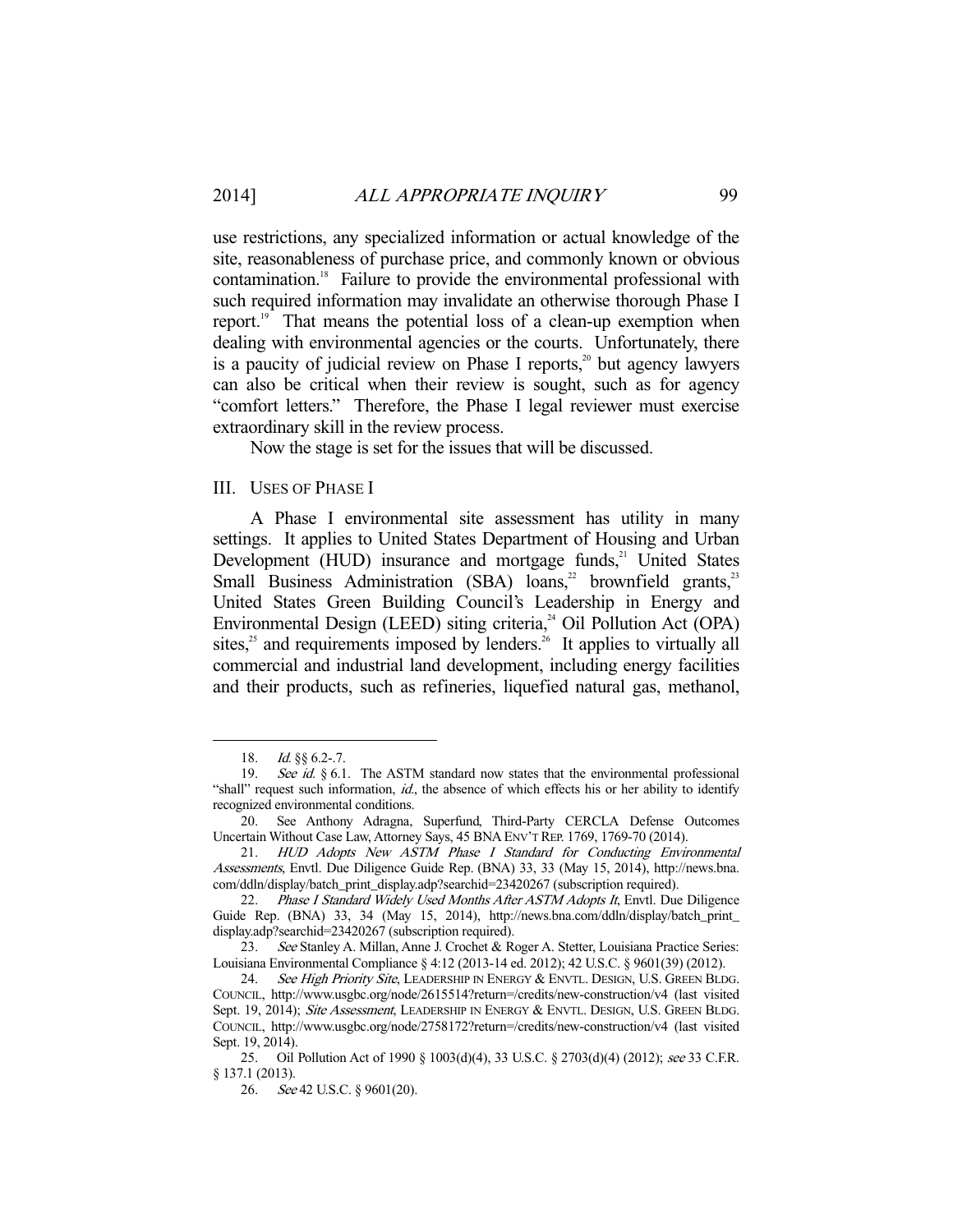green diesel, and so forth.<sup>27</sup> Some agencies have their own specialized environmental site assessment procedures, such as the United States Department of Defense's Military Munitions Response Program (MMRP) and Formerly Used Defense Sites (FUDS) Program,<sup>28</sup> which are beyond the scope of this Essay.

 Of the many Phase I report users that legal reviewers encounter, it is probably infrequent that anyone other than the consultant and perhaps the attorney reads the entire environmental site assessment. Usually, clients or users only rely on the short Phase I executive summary, checklists, or perhaps a short memorandum or email. However, misreading conclusions that there are no recognized environmental conditions "except for . . ." can be a fatal error. The "except for" language usually leads to identification of a contamination issue.<sup>29</sup> Lions, tigers, and bears in environmental land can come in all sizes, from issues involving large refineries to small gas stations and dry cleaners. Also, regardless of the agreed-upon scope of the Phase I assessment, the breadth of the report may touch upon observing wooded areas, observing older buildings, or noting gaps in data that may either render the report incomplete or point to environmental problems not bargained for, such as asbestos, wetlands, endangered species, and so forth.<sup>30</sup> They should not be ignored. Wearing blinders in understanding what a Phase I report reveals is a flaw in the review process. Environmental surprises will occur.

 Phase I is an enlightened blackboard toward realizing a developer's dreams (mall, shopping center, golf course, industrial plant, commercial building), and addressing or negating their fears, i.e., site contamination. The Phase I report must not only be complete to stand the test of a possible challenge later, but its review must also be complete to stand the test of diligence early on. Everything should be complete enough to warn clients of potential contamination risks and help to foretell of possible permit issues associated with wetlands, endangered species, and other environmental surprises.

 A client, of course, should not be fearful of all environmental issues because those issues can be managed if known. Knowledge of such issues can mandate additional steps, such as surveys for Louisiana black bears, red-cockaded woodpeckers, or gopher tortoises; wetland

<sup>27.</sup> ASTM INT'L, *supra* note 8, §§ 4.1, 3.2.65; *id.* app. § X.1.1.2.2.

 <sup>28.</sup> 3Rs Explosives Safety Education Program, DENIX, http://www.denix.osd.mil/uxo/ (last visited Sept. 19, 2014); U.S. ARMY CORPS OF ENG'RS, U.S. DEP'T OF THE ARMY, REG. NO. 200-3-1, FORMERLY USED DEFENSE SITES (FUDS) PROGRAM POLICY (2004).

 <sup>29.</sup> ASTM INT'L, supra note 8, § 12.8.2.

 <sup>30.</sup> Id. § 8.3.2.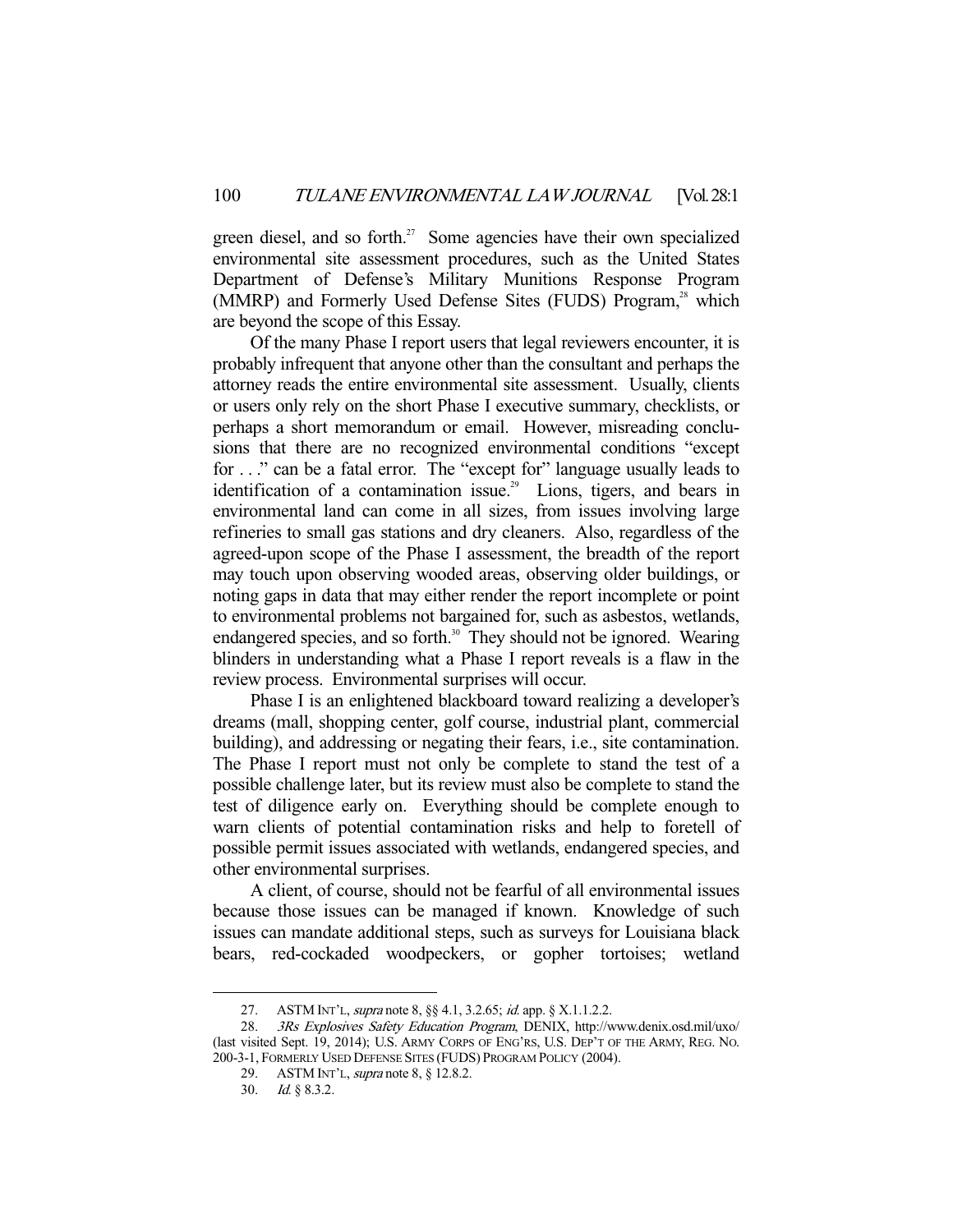delineations; asbestos or lead-based paint assessments; historic site surveys; vapor intrusion screening; Phase II site investigations; or agency reporting.<sup>31</sup> Once known, the business risks and costs of the entanglements can be balanced against the benefits before walking away from an otherwise good deal.

 Options can be created. Buffer zones can work around protected species.<sup>32</sup> Mitigation can support wetland permits.<sup>33</sup> Use restrictions can be filed or recorded in lieu of clean remediation closures.<sup>34</sup> Each aspect has a cost, but the economic benefits of the investment may be overriding.

## IV. TWISTS AND TURNS

 What do Phase I reports apply to? These report requirements do not apply to some mergers and acquisitions where stock, as opposed to land, is being directly acquired, because the target company may already be a responsible party at a contaminated site.<sup>35</sup> Certainly other commercial and industrial real estate projects are affected, but Phase I reports are not necessary for individual residential purchases.<sup>36</sup>

 Thus, movable property is not subject to AAI requirements. Oil platforms are also not subject to AAI, although they can be fixed to the ocean floor. However, this subsurface property is usually based on an offshore lease, and even considering the improbability of ocean floor cleanup, leases have a particular problem in the AAI setting. Rather, besides structural integrity inspections, e.g., a condition and valuation survey or certificate of inspection, a regulatory compliance audit assessing site future and past legal compliance—seems more appropriate for most platforms or vessels.<sup>37</sup> Related land-based facilities, such as barge-cleaning yards, would, however, remain subject to AAI.

<sup>31.</sup> *Id.* § 13.1.5.

 <sup>32.</sup> Buffer areas around habitats are considered mitigation in habitat conservation plans pursuant to Endangered Species Act of 1973 § 10(a), 16 U.S.C. § 1539(a) (2012). See Habitat Conservation Plans Under the Endangered Species Act, U.S. FISH & WILDLIFE SERVS. (Apr. 2011), http://www.fws.gov/endangered/esa-library/pdf/hcp.pdf.

 <sup>33. 33</sup> C.F.R. § 332.1(a)(1) (2013).

<sup>34.</sup> See ASTM INT'L, supra note 8, § 5.3.

 <sup>35.</sup> Id. § 4.2.3. See United States v. Bestfoods, 524 U.S. 51, 61-62 (1998), for protection of parent corporations from indirect CERCLA liability.<br>36. See ASTM INT'L, supra note 8, §§ 1.1, 3.2.1

 <sup>36.</sup> See ASTM INT'L, supra note 8, §§ 1.1, 3.2.12-.13, 4.2.2.

 <sup>37.</sup> For offshore development, see, e.g., United States Department of the Interior (DOI), Bureau of Safety and Environmental Enforcement standards and statistics on compliance and enforcement at 30 C.F.R. § 250 (2013) and *Inspections and Enforcement*, BUREAU OF SAFETY & ENVTL. ENFORCEMENT, http://www.bsee.gov/inspection-and-enforcement/index/ (last visited Sept. 19, 2014). Other vessel requirements can be found in log books, United States Coast Guard marine sanitation devices, EPA vessel general permits, and so forth.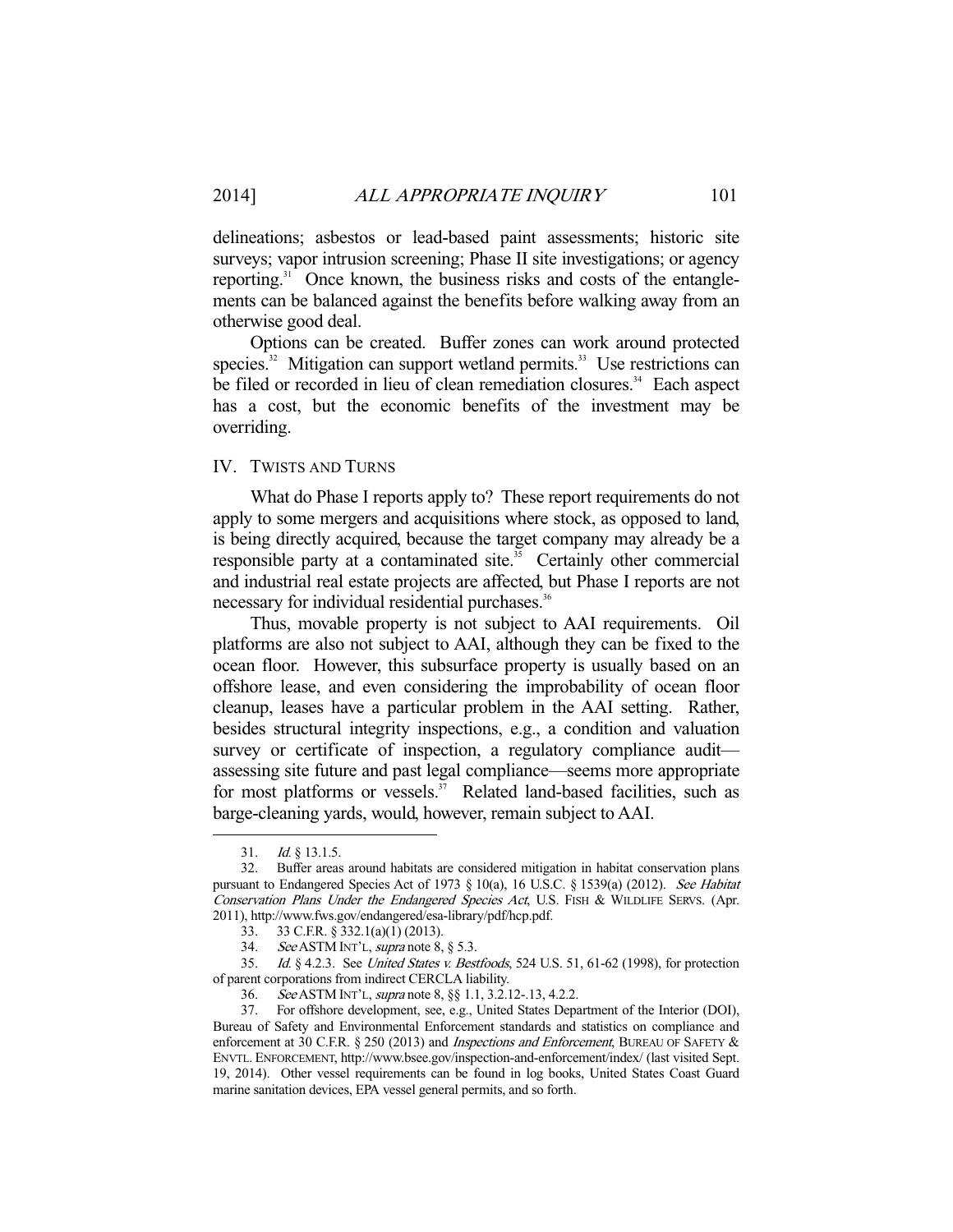Commercial limitations covered by the AAI standard include leases.<sup>38</sup> However, the statutory protections afforded by CERCLA are problematic for leases; the statute talks broadly about acquisitions, including leases, for "clean" Phase I reports and innocent landowner exemptions,<sup>39</sup> but for "unclean" Phase I reports, it talks about bona fide prospective purchasers as owners primarily and lessees secondarily. As such, the clean-up exemption only applies to acquisition of ownership after January 11, 2002, including a tenant of such an owner. However, the statute is silent when a tenant does not have a derivative exemption from an owner/lessor, i.e., when the lessor acquired the property before 2002.40 In 2012, the EPA opined that in those circumstances, as long as a lessee satisfies all the obligations of a bona fide prospective purchaser, e.g., performs a Phase I assessment before acquisition of the leasehold, the lessee in the EPA's discretion will be entitled to the exemption.<sup>41</sup> Unfortunately, unlike a rule or law, this policy guidance does not legally bind other responsible parties to forebear from private enforcement if they seek CERCLA cost recovery or contribution from lessees, nor does it necessarily bind the courts in such private scenarios.<sup>42</sup> Nevertheless, lessees can qualify as "owners" under some CERCLA case law,<sup>43</sup> and perhaps a court will recognize their status as equivalent to bona fide prospective purchasers.

 We must also address off-site threats. AAI requirements include "recognized environmental conditions in connection with the property," referring to other properties within an additional approximate minimum search distance of the subject property.<sup>44</sup> Of course, if the subject property is uphill from a problematic off-site location or too far away or if regulatory records do not reveal uncontrolled releases from off-site sources, such additional properties should not represent a recognized environmental condition with respect to the subject property. If, however, the environmental professional concludes that releases from an

 <sup>38.</sup> See ASTM INT'L, supra note 8, § 3.2.13.

 <sup>39. 42</sup> U.S.C. § 9601(35)(A) (2012).

 <sup>40.</sup> Id. § 9601(40).

 <sup>41.</sup> Memorandum from Cynthia Giles, Assistant Adm'r, Office of Enforcement & Compliance Assurance, EPA, and Mathy Stanislaus, Assistant Adm'r, Office of Solid Waste & Emergency Response, EPA, to Reg'l Adm'rs, Regions I-X, U.S. ENVT'L PROT. AGENCY (Dec. 5, 2012), http://www2.epa.gov/sites/production/files/documents/tenants-bfpp-2012\_0.pdf. Of course, the price for an EPA clean-up is a windfall lien if property values are increased by the EPA's action. 42 U.S.C. § 9607(r).

 <sup>42.</sup> See 42 U.S.C. §§ 9607, 9613.

 <sup>43.</sup> United States v. S.C. Recycling & Disposal, Inc., 653 F. Supp. 984, 1003 (D.S.C. 1984) (citing 42 U.S.C. § 9607(a)(2)).

<sup>44.</sup> ASTM INT'L, *supra* note 8, §§ 8.1.1-.1.2.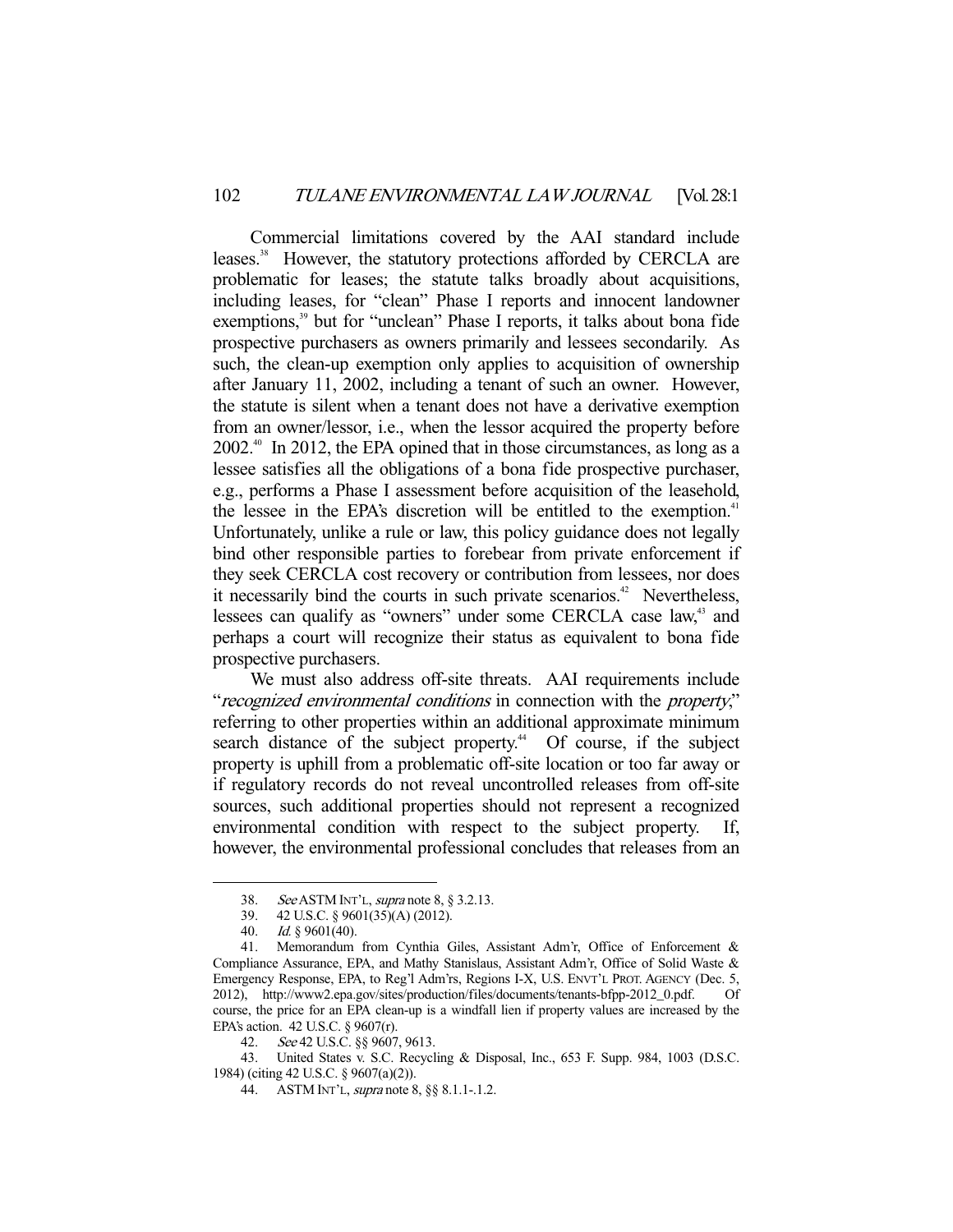off-site location may migrate onto the subject property, they may identify that off-site location as a recognized environmental condition in connection with the subject property.<sup>45</sup>

 This off-site threat scenario is problematic because it could cause the purchaser's continuing obligations to change from being an innocent landowner or contiguous property owner/operator. The purchaser may only become a bona fide prospective purchaser if the Phase I consultant finds the off-site location to be a recognized environmental condition in connection with the subject property being acquired.<sup>46</sup> The statute is unclear as to which exemption, innocent landowner or contiguous property status, will prevail should there be no actual migration of releases from the off-site location onto the subject property. The contiguous property owner/operator exemption will be lost if the owner/operator did in fact "know or have a reason to know that the [subject] property 'was' or 'could be' contaminated . . . from other real property not owned or operated by [the acquirer of the subject site.]"<sup>47</sup> This issue is a sensitive one, as discussed below, and it is within the discretion of the environmental professional's judgment of the significance of off-site releases. Legal review of a draft Phase I report, where the facts support a finding that the off-site location is only an "environmental concern" or otherwise a true recognized environmental condition, is important here.

 The difference between a bona fide prospective purchaser and a contiguous property owner/operator is important in this instance. For one thing, the contiguous property owner/operator status clearly applies to all lessees, while the bona fide prospective purchaser exemption is not as clear. Although the continuing obligations of the contiguous property owner/operator or bona fide prospective purchaser are similar, each is more onerous than that of the innocent landowner.<sup>48</sup>

 Finally, to round out these select conundrums, petroleum contamination must be addressed. CERCLA addresses exemptions from cleanup liability only for hazardous substances, which excludes petroleum.<sup>49</sup> However, the AAI covers an assessment of both petroleum and hazardous substance releases,<sup>50</sup> primarily because brownfield sites can be contaminated by either substance, as well as controlled substances, and

 <sup>45.</sup> Id. § 8.1.10.

 <sup>46.</sup> Id. §§ 3.2.8, 8.1.10.

<sup>47. 42</sup> U.S.C. § 9607(q)(1)(A)(viii)(II); ASTM INT'L, *supra* note 8, § 3.2.17.

 <sup>48.</sup> Memorandum from Susan E. Bromm to Director, supra note 7, at 6-13.

 <sup>49. 42</sup> U.S.C. §§ 9601(14), 9607(a).

 <sup>50.</sup> ASTM INT'L, supra note 8, §§ 1.1.1-.1.2.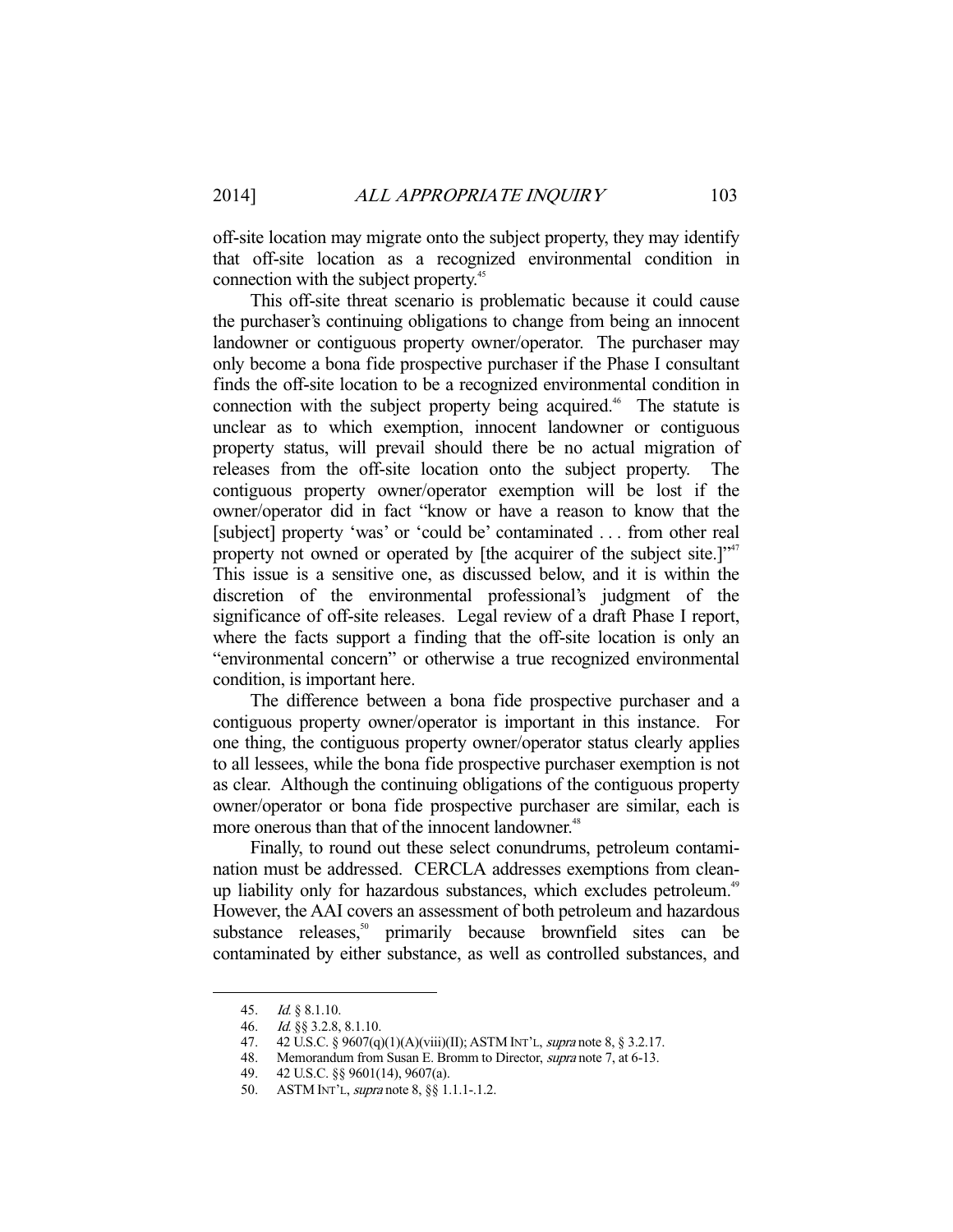require a Phase I assessment for redevelopment and grant purposes.<sup>51</sup> However, in the absence of a CERCLA exemption for petroleum, where does that leave a site owner with petroleum as a recognized environmental condition, e.g., from leaking underground storage tanks?

 The OPA has a petroleum cleanup "third-party" exemption for innocent landowners only and not for a bona fide prospective purchaser or others.<sup>52</sup> Additionally, the OPA only applies to waters and certain adjoining shorelines, not to all lands.<sup>53</sup> Therefore, the OPA's exemption may only apply in narrow circumstances. The "imminent hazard" and underground storage tank (UST) provisions of the Resource Conservation Recovery Act (RCRA) also have no broad exemptions.<sup>54</sup> Therefore, absent special state laws, an indemnity agreement, or distressed property insurance, a petroleum contaminated site owner/operator may be left holding the clean-up bag. Thus, petroleum is an anomaly in the application of CERCLA clean-up exemptions.

#### V. THE SCOPE OF DIFFERENT CERCLA CLEAN-UP AAI EXEMPTIONS

 We have discussed three CERCLA statutory exemptions or defenses to clean-up liability. These exemptions are not for other types of liability, such as toxic tort, personal injury, or property damage. Vapor migration and intrusion from underneath buildings and resulting tort damages remain a troublesome issue for the future.<sup>55</sup> That poorly understood area of risks associated with certain redevelopments is beyond the scope of this Essay.

 The first exemption is the innocent landowner. An analog to Simon Templar, known as The Saint, may epitomize this statutory innocence. That is, our "saint" must not cause or worsen the contamination, the contamination must have preexisted their acquisition, and the all-

 <sup>51. 42</sup> U.S.C. §§ 9601(39)(A), (39)(D), 9604(k)(2)(B)(ii).

 <sup>52.</sup> See 33 U.S.C. § 2703(a)(3) (2012).

 <sup>53.</sup> Id. § 2702(a).

 <sup>54.</sup> See 42 U.S.C. §§ 6972-6973, 6991-6991i. However, Subchapter IX of RCRA on USTs has a lender safe harbor similar to CERCLA. See id. § 6991(b)(h)(9).

<sup>55.</sup> See, e.g., Steven T. Miano, Defense Strategies for Vapor Intrusion Toxic Torts, LAW360 (May 16, 2014, 1:24 PM), http://www.law360.com/articles/536853/defense-strategiesfor-vapor-intrusion-toxic-torts; Douglas A. Henderson & Jeffrey J. Hayward, Vapor Intrusion Litigation Under RCRA: Where Environmental Law Meets Toxic Torts, 26 TOXICS L. REP. 140, 140-41 (2011); see also EPA To Regulate Workers' Exposure to Vapor Intrusion, Lawyer Says, 23 Envtl. Due Diligence Guide Rep. (BNA) 57, 57 (Aug. 21, 2014), http://news.bna.com/ddln/ display/batch\_print\_display.adp?searchid=23420267 (subscription required). See also ASTM INT'L, E2600-10, STANDARD GUIDE FOR VAPOR ENCROACHMENT SCREENING ON PROPERTY INVOLVED IN REAL ESTATE TRANSACTIONS (2010), for vapor intrusion screening. ASTM INT'L, supra note 8, §§ 3.2.56 and 9.4.1.6 require the environmental professional to address vapor migration where warranted.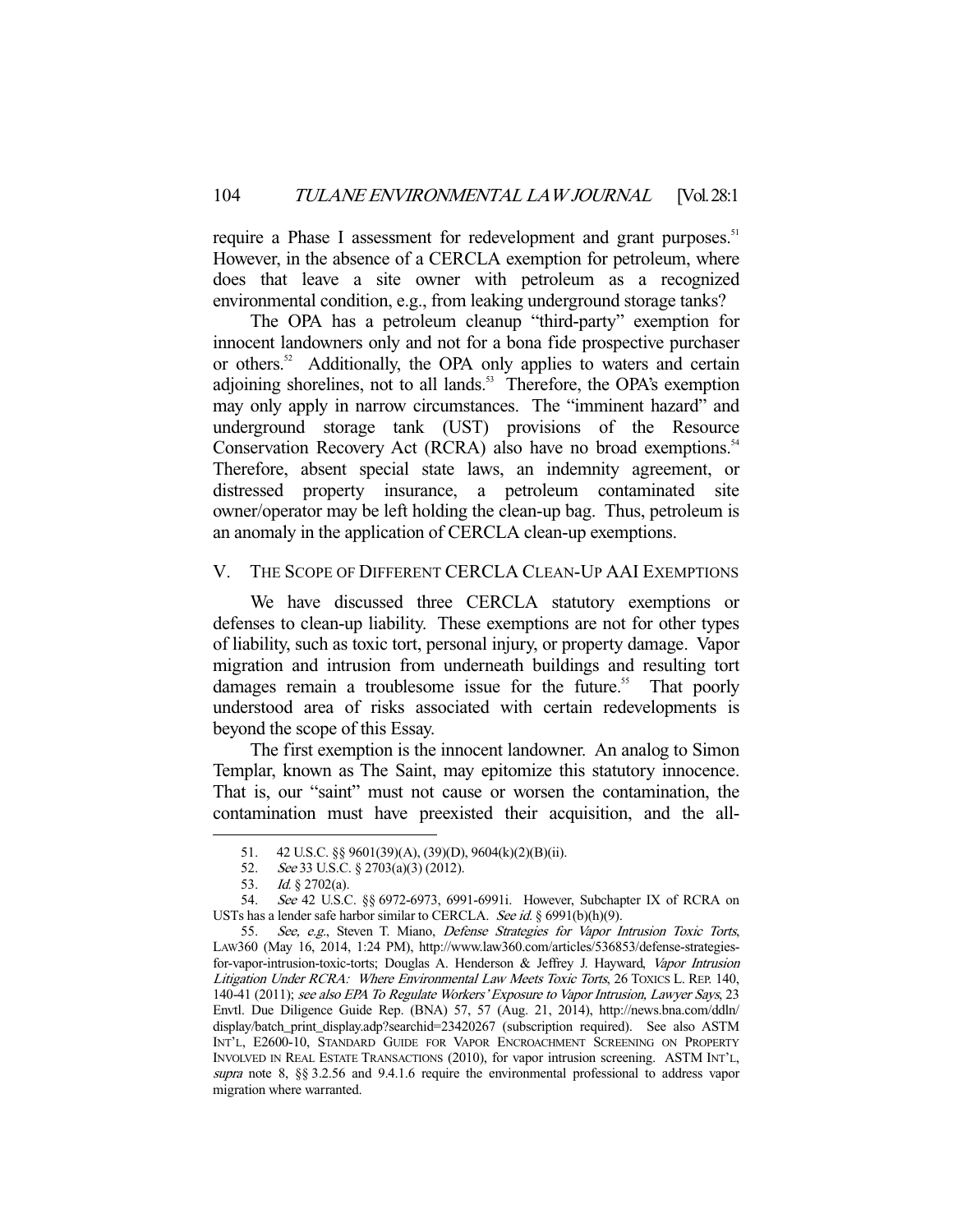appropriate inquiry prior to acquisition must not have discovered the hidden contamination, which is only revealed later after the acquisition.<sup>56</sup> Thus, our "saint" must not know or have reason to know about the contamination before acquisition. Yet, if and when the contamination is subsequently discovered, e.g., Naturally Occurring Radioactive Material (NORM) contaminated fence posts discovered on site after a "clean" Phase I report, they must exercise due care and take precautions against foreseeable events.<sup>57</sup> In addition, our "saint" must cooperate with authorities, comply with any land-use restrictions, and not impede the effectiveness or integrity of response actions.<sup>58</sup>

 Although our "saint" need not clean up the past contamination, they may lose protective status if the follow-up after an all-appropriate inquiry discovers a lack of due care, such as failure to detect ongoing leaching from sumps; failure to investigate fully for an unreasonable time, e.g., failing to monitor the conditions of a known debris pile; or failure to maintain cover on a contaminated area.<sup>59</sup> Additionally, if our "saint" fails to disclose known contamination to a subsequent purchaser, they lose protected status.<sup>60</sup> Thus, our "saint" cannot escape liability if they make the contamination worse, and worker safety may dictate additional action anyway.

 The bona fide prospective purchaser must similarly undertake all appropriate inquiry before acquisition that occurs after January 11, 2002, but in this exemption, they may have reason to know of the contamination.61 In other words, the Phase I report is not clean. Our acquirer is no longer pure like a "saint" but is more like a spectator in a Jerry Springer Show, where the audience already knows something troubling. In addition to the continuing obligations of the innocent landowner, our "Jerry" must also have no affiliation with other potential parties, comply with agency information requests, and provide required notices or reporting to agencies upon discovery in Phase I or Phase II.<sup>62</sup>

 Finally, the contiguous property owner/operator's land may be exposed to contamination from off-site sources, including contaminated

 <sup>56. 42</sup> U.S.C. § 9601(35).

<sup>57.</sup> *Id.* § 9607(b)(3).

 <sup>58.</sup> Id. § 9601(35)(A).

 <sup>59.</sup> See PCS Nitrogen Inc. v. Ashley II of Charleston LLC, 714 F.3d 161, 180-81 (4th Cir. 2013). This case deals with the loss of bona fide prospective purchaser status due to a lack of appropriate care. See id. Its ruling with respect to care could apply to innocent landowners who ignore timely action after discovering contamination.

 <sup>60. 42</sup> U.S.C. § 9601(35)(C).

<sup>61.</sup> Id. § 9601(40)(A)-(B).

<sup>62.</sup> *Id.* § 9601(40)(D)-(H).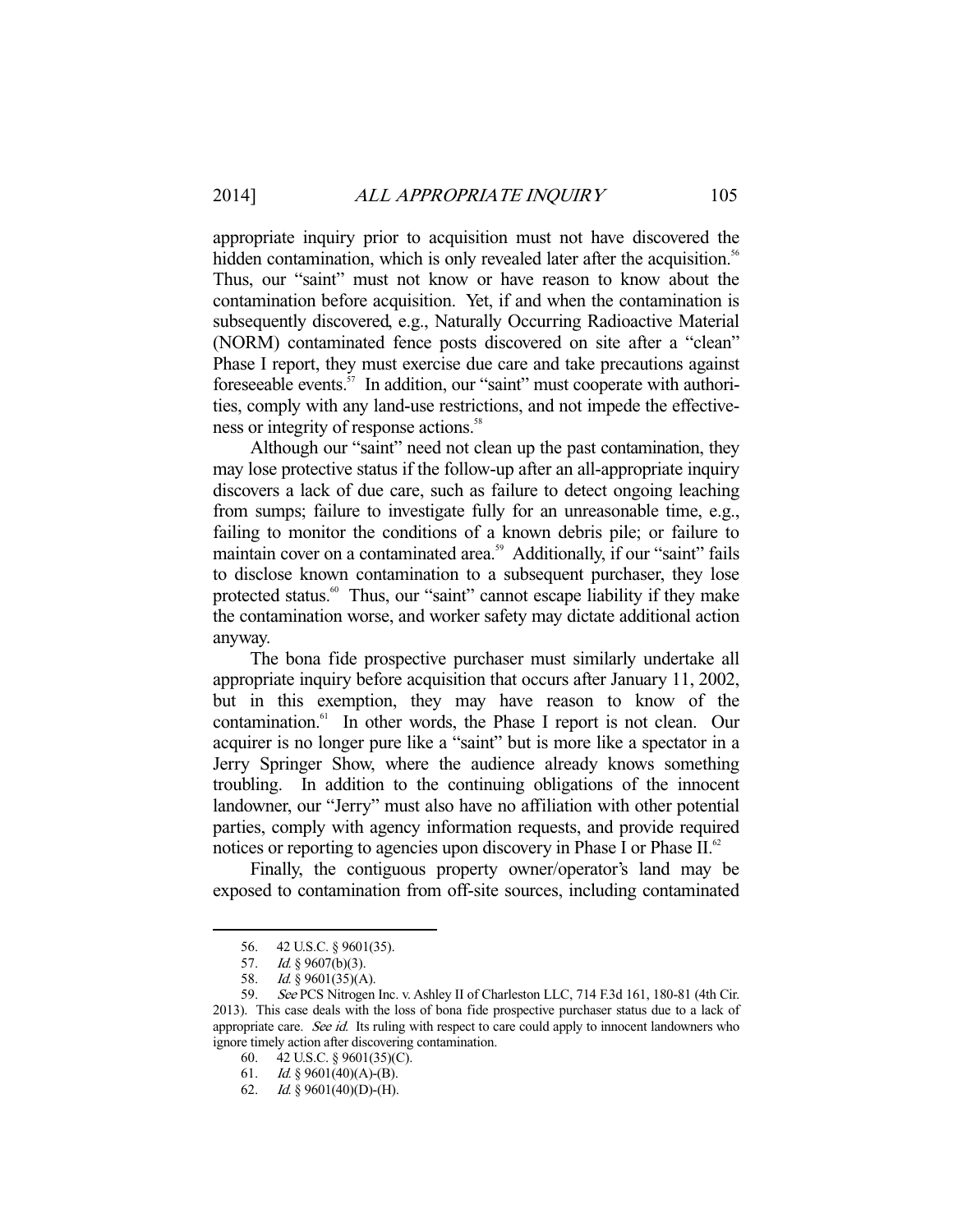groundwater.<sup>63</sup> Their duties include performing a "clean" Phase I all appropriate inquiry before acquisition, as well as performing all the steps of the bona fide prospective purchaser.<sup>64</sup> This defense is like Buster Keaton in *Steamboat Bill, Jr.* (1928), where he innocently stands alone in front of a building that suddenly collapses on him. This is analogous to the off-site contamination falling or leaching onto his land. The defense is not limited to after January 11, 2002, but it is limited to issuance of a "clean" Phase I report.<sup>65</sup>

#### VI. WHAT DO THE USERS DO WITH PHASE I?

 The innocent landowner and contiguous property owner/operator can go their merry ways if a proper Phase I assessment is conducted—at least until a later discovery of prior contamination is made known to them. However, to secure a valid Phase I assessment, they need to ensure that the acquisition is not made more than 180 days after the date of any key step of Phase I, not just the date printed on the cover page, or it must be updated before closing.<sup>66</sup> Other environmental issues disclosed in the Phase I assessment must also be addressed. However, as previously mentioned, the bona fide prospective purchaser has numerous continuing duties because the Phase I or Phase II report has undoubtedly disclosed recognized environmental conditions early on.<sup>67</sup>

 A "recognized environmental condition" is evidence of a hazardous substance or petroleum contamination in connection with the subject property.<sup>68</sup> De minimis conditions, e.g., poor housekeeping and oil stains, are excluded. The recognized environmental condition includes a prior recognized environmental condition that is "controlled" by institutional controls, e.g., residential use restrictions, or engineering controls, e.g., groundwater monitoring.<sup>69</sup> In other words, the site was investigated, risk evaluated, and partially cleaned up, but residential land contamination remains and must be controlled.

 A recognized environmental condition does not include a "historical recognized environmental condition," which, by definition, has been remediated to unrestricted standards, i.e., residential-use standards.<sup>70</sup> The problem with these latter conditions is that if remediation standards have

<sup>63.</sup> *Id.* § 9607(q)(1)(D).<br>64. *See id.* § 9607(q)(1)

See id. § 9607(q)(1)(A)-(B).

 <sup>65.</sup> See id.

 <sup>66.</sup> ASTM INT'L, supra note 8, § 4.6. 66. ASTM INT

 <sup>68.</sup> ASTM INT'L, supra note 8, § 3.2.78.

 <sup>69.</sup> Id. §§ 3.2.78, .2.18.

 <sup>70.</sup> Id. § 3.2.42.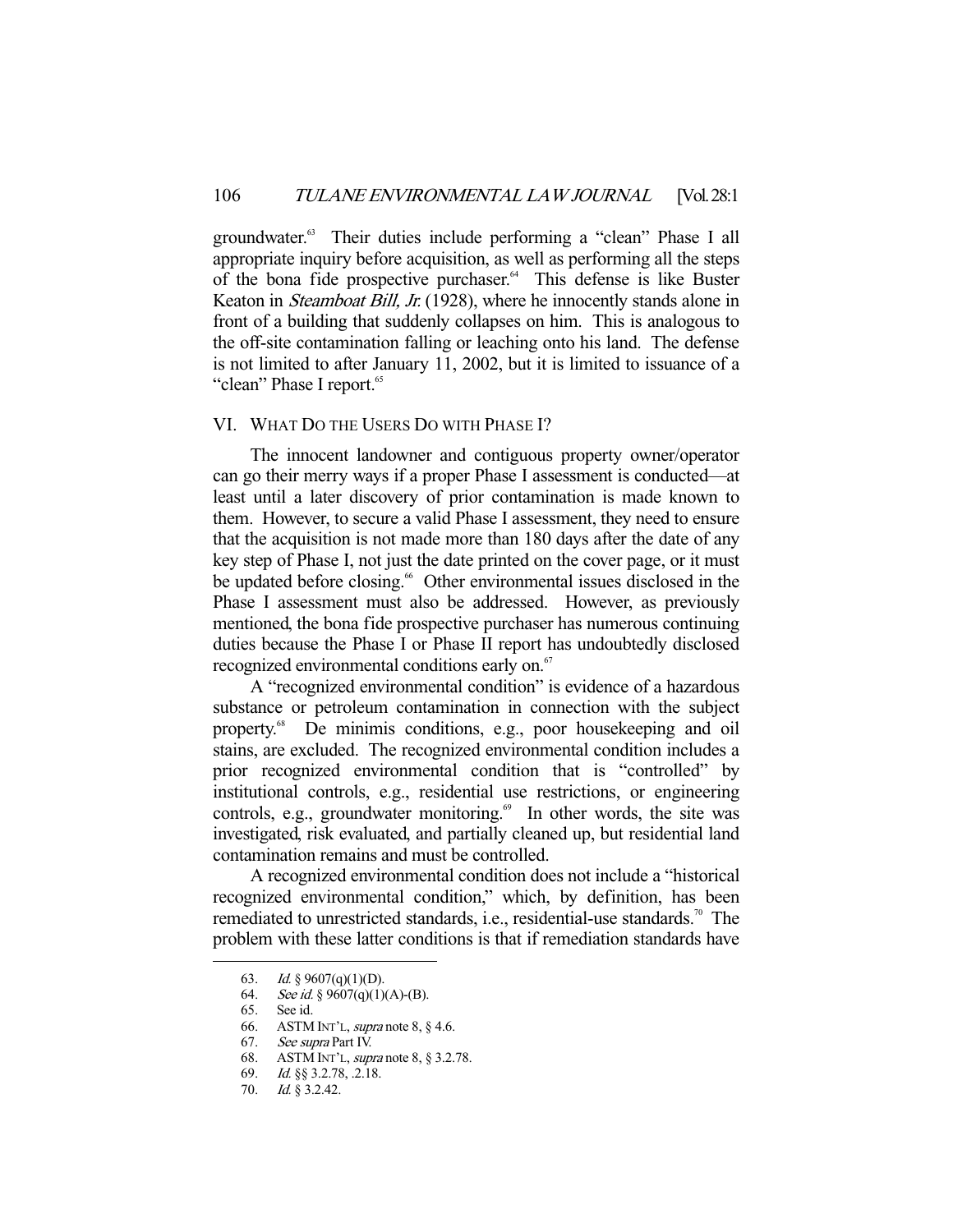changed by agencies over time, the historically recognized environmental condition may revert to a recognized environmental condition in a future Phase I report, because new, restricted levels of contamination legally exist on site under CERCLA. For instance, ten pollution units allowable on-site for a UST clean-up a decade ago may later be reduced to four units, creating a problem if five units remain. In summary, the finding of a recognized environmental condition changes a party's status from an innocent landowner or contiguous property owner/operator to a bona fide prospective purchaser with additional continuous duties.

 Assuming there is a recognized environmental condition, the new purchaser/lessee's consultant should follow-up with a Phase II site investigation to confirm or negate contamination recognized in Phase I.<sup>71</sup> Phase II involves sampling and analytic testing to confirm or rebut a hypothesis in the Phase I report that a site has contaminants.<sup>72</sup> The environmental consultant's analysis of lab reports and collation of raw data against current regulatory benchmarks then become key.

 If the Phase II is "clean," the party may seek a "comfort letter," which is a nonbinding opinion from an agency recognizing an exempt status; however, if the consultant finds contamination, obligatory reporting of the contamination found may be required by agency regulations. After following up with the agency, additional investigation, risk analysis, remediation, deed restrictions, and "no further action" letters may be sought.<sup>73</sup> These are time-consuming and costly.

 Of course, these obligations may fall on the existing owner/seller if the party conducting the additional site studies is exempt from clean-up liability. Such result depends on the negotiations between the parties, the value of the site, and the schedule of the transaction.

 Another option is to pursue a voluntary clean-up agreement with a state agency.<sup>74</sup> Although voluntary agreements involve a high pedigree of site study, public involvement, and partial remediation, a certificate of completion statutorily protects nonliable parties, including future owners and banks, from future clean-up liability. However, if warranted, a last option is to pursue cost recovery litigation from other parties who are responsible for the contamination.<sup>75</sup>

 <sup>71.</sup> ASTM Int'l, E 1903-11, Standard Practice for Environmental Site Assessments: Phase II Environmental Site Selection Process §§ 1.1.2-.2.6 (2011).

<sup>72.</sup> MILLAN, CROCHET & STETTER, *supra* note 23, § 9:23.

<sup>73.</sup> Id. ch. 7, § 4:33.

 <sup>74.</sup> Id. § 4:35.

 <sup>75.</sup> See 42 U.S.C. §§ 9607, 9613, or state law, e.g., LA. REV. STAT.ANN. § 30:2271 (2013).

See, e.g., Cooper Indus., Inc. v. Aviall Servs., Inc., 543 U.S. 157 (2004).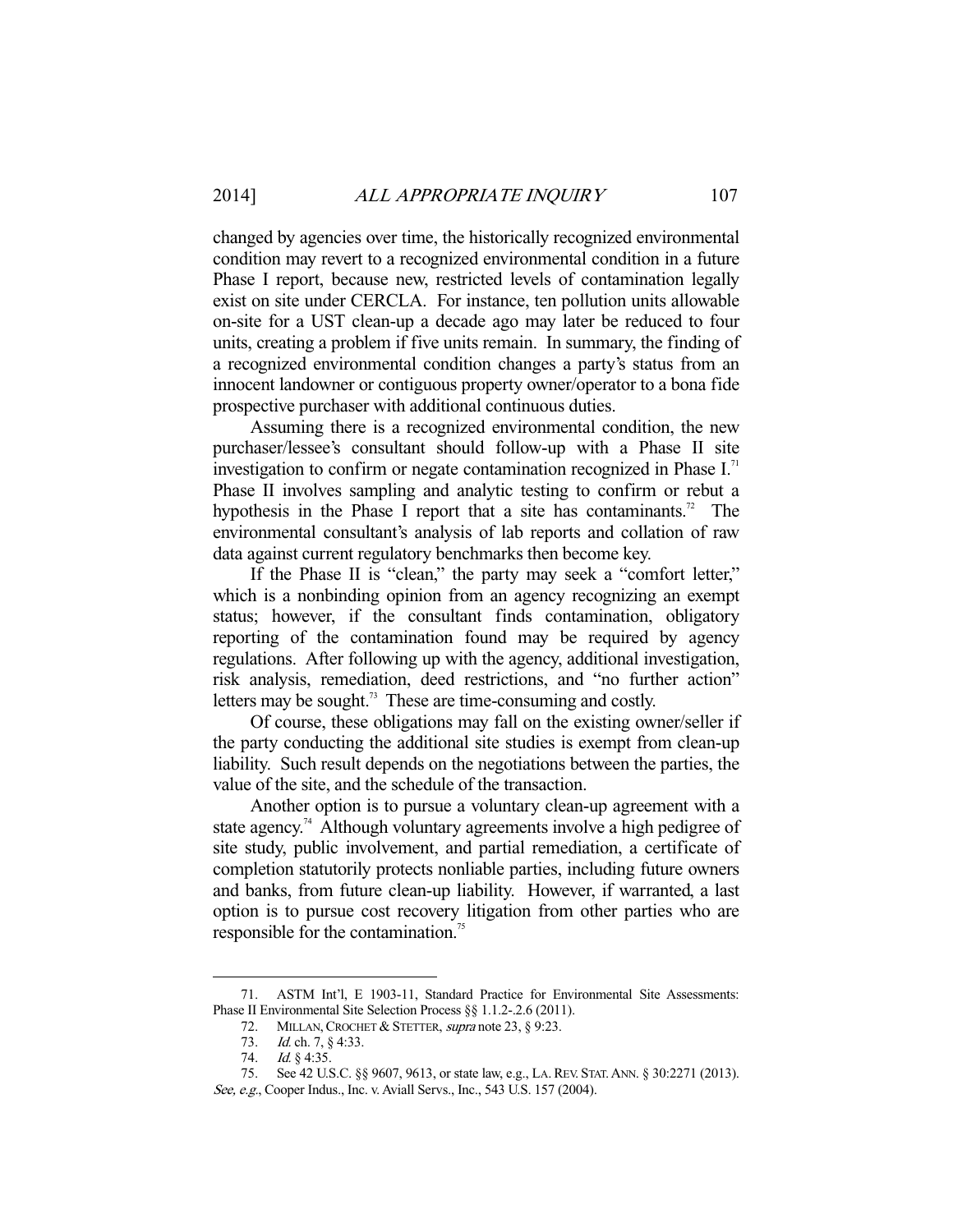#### VII. WHAT DOES CLEANUP ENTAIL?

 Cleanup involves time, money, planning, agency input, consultants, and, of course, a construction contract to remediate the site to standards, dispose of the debris, and backfill the site with clean fill.

 Agencies often use toxic "cookbooks," referred to as risk-based corrective action or "do nothing" cleanups, and publish clean-up standards based on the use of a site, e.g., residential or commercial.<sup>76</sup> These books have both prescriptive tables as well as site specific risk criteria for screening (no action) and remediation.<sup>77</sup> The standards are frequently expressed in arcane scientific notions, e.g., 1.2E+01 milligrams per kilogram (or twelve parts per million), rather than in easier-to-grasp fractions, whole numbers, or decimals, of say twelve parts per million here.<sup>78</sup> What does X parts per million of pollutant Y mean anyway?

 The remediation world is both large (the site) and very small (the chemicals). However, small numbers of chemicals can be harmful if there is enough exposure to them, e.g., volatiles and lead. For instance, a golf ball sitting on the artificial turf of an indoor football stadium may occupy an area of one part per billion of the entire indoor space, and as long as it is sitting, it does no real harm. This is analogous to a few particles of heavy metal trapped and bound to soil in static circumstances. However, once movement and target populations are added to the equation, the golf ball, or metallic particle, can be dangerous. Add a champion golfer teeing off the ball in the stadium,<sup>79</sup> or, analogously, the effect of outdoor wind, rain, or groundwater movement to the heavy metals, and different scenarios are possible. If the stadium is empty, or the heavy metal particles are in a boundless deserted desert, the risk of harm is low or only potential. However, add crowds and population, and no one would feel safe in the stadium, although in the heavy-metal scenario, people outside may not be aware of the metallic particle's danger being evoked by nature. Nevertheless, small doses of

<sup>76.</sup> MILLAN, CROCHET & STETTER, supra note 23, § 4:36.

<sup>77.</sup> See, e.g., Risk Evaluation Corrective Action Program (RECAP), LA. DEP'T OF ENVTL. QUALITY §§ 2.12, 6.4, tbl.2 (Oct. 20, 2003), http://deq.louisiana.gov/portal/Portals/0/technology/ recap/2003/RECAP%202003%20Text%20-%20final.pdf.

<sup>78.</sup> *Id.* § 2.8.

 <sup>79.</sup> This scenario was almost made real as Tiger Woods hit golf balls on the mile-long Bosporus Bridge from Asia to Europe on November 5, 2013, while cars were driving on the opposite span. See Chris Chase, Tiger Woods Hit a Golf Ball from Europe to Asia, USA TODAY SPORTS (Nov. 5, 2013), http://ftw.usatoday.com/2013/11/tiger-woods-hit-a-golf-ball-from-europeto-asia.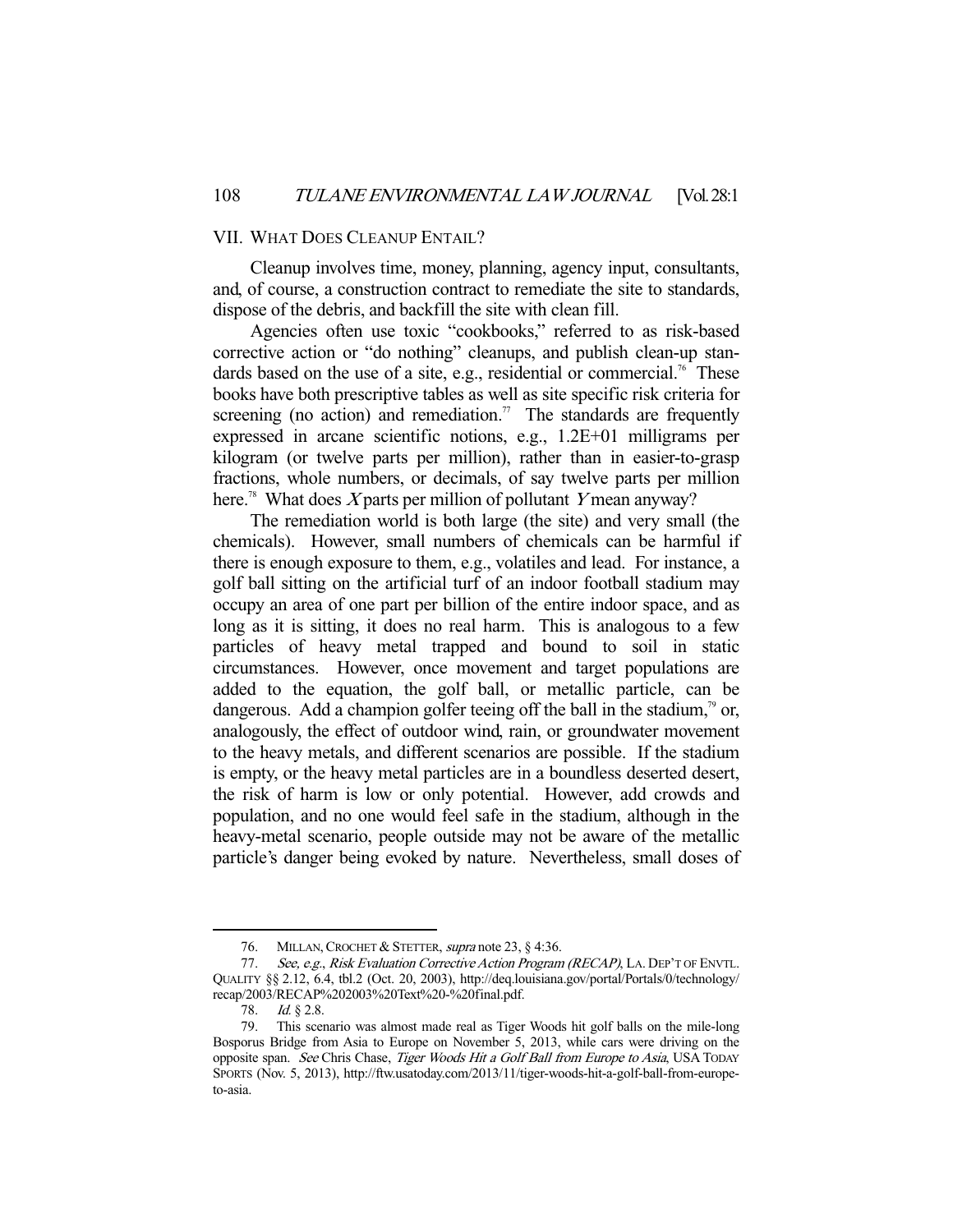metals over time can be harmful, and remediation is aimed at reducing sources of these small doses to acceptable levels.<sup>80</sup>

 But how much mote-ness is still unsafe, or how clean must "clean" be? The cookbook or site-specific risk evaluation usually determines that. Each of the chemical constituents have numerical standards, which are usually based on and extrapolated from scientific animal studies.<sup>81</sup> For instance, Louisiana standards for lead in soil are 400 parts per million for residential land and  $1,400$  parts per million for industrial.<sup>82</sup> The EPA's soil screening level study for plants, birds, and mammals was presumably used as a basis for extrapolation of these numbers, but inasmuch as the EPA found lead to be ubiquitous, it did not choose the safest level of zero.<sup>83</sup> Therefore, the numbers that the EPA chose represent a reasonable to low risk, or a mix of science, policy, and "voodoo," but rarely does the EPA choose a regulatory number representative of an absolute no risk for all types of populations. To the EPA, there is no zero. Of course, some feel that the EPA or the cookbook levels are overkill anyway.

 These risk numbers make up the target levels for soils to meet in laboratory testing of samples taken from sites before screening or cleanup and for verification of the excavation sidewalls and floors before backfilling after cleanup. If the numbers meet current residential standards, there is a clean closure of "no further action" status.<sup>84</sup> If not, deed restriction against residential use may be necessary before closure is granted. However, regulatory protections from clean-up liability do not express any immunities to bar tort liability from off-site migration.<sup>85</sup> Special distressed property insurance is needed for that tort problem.

## VIII. CONCLUSION—A LAWYER'S ADVICE TO CLIENTS

 We will divide the legal obligations into pre-Phase I, Phase I review, and post-Phase I categories.

A. The scope of the AAI must be evaluated at the pre-Phase I stage. Phase I reports should not be ordered like any old hamburger.

<sup>80.</sup> Risk Evaluation/Corrective Action Program (RECAP), supra note 77, pmbl.

 <sup>81.</sup> Id. tbl.2.

 <sup>82.</sup> Id. app. D.

<sup>83.</sup> See Office of Solid Waste & Emergency Response, Ecological Screening Levels for Lead, RISK ASSESSMENT INFO. SYS. 19 tbl.6.2 (Mar. 2005), http://rais.ornl.gov/documents/ecossl\_lead.pdf.

<sup>84.</sup> Risk Evaluation/Corrective Action Program (RECAP), supra note 77, § 1.2.1.

<sup>85.</sup> See, e.g., Grefer v. Alpha Technical, 2002-1237 (La. App. 4 Cir. 3/31/05); 901 So. 2d 1117, writ denied, 2005-1590 (La. 3/31/06); 925 So. 2d 1248, and cert. granted, judgment vacated sub nom. Exxon Mobil Corp. v. Grefer, 549 U.S. 1249 (2007).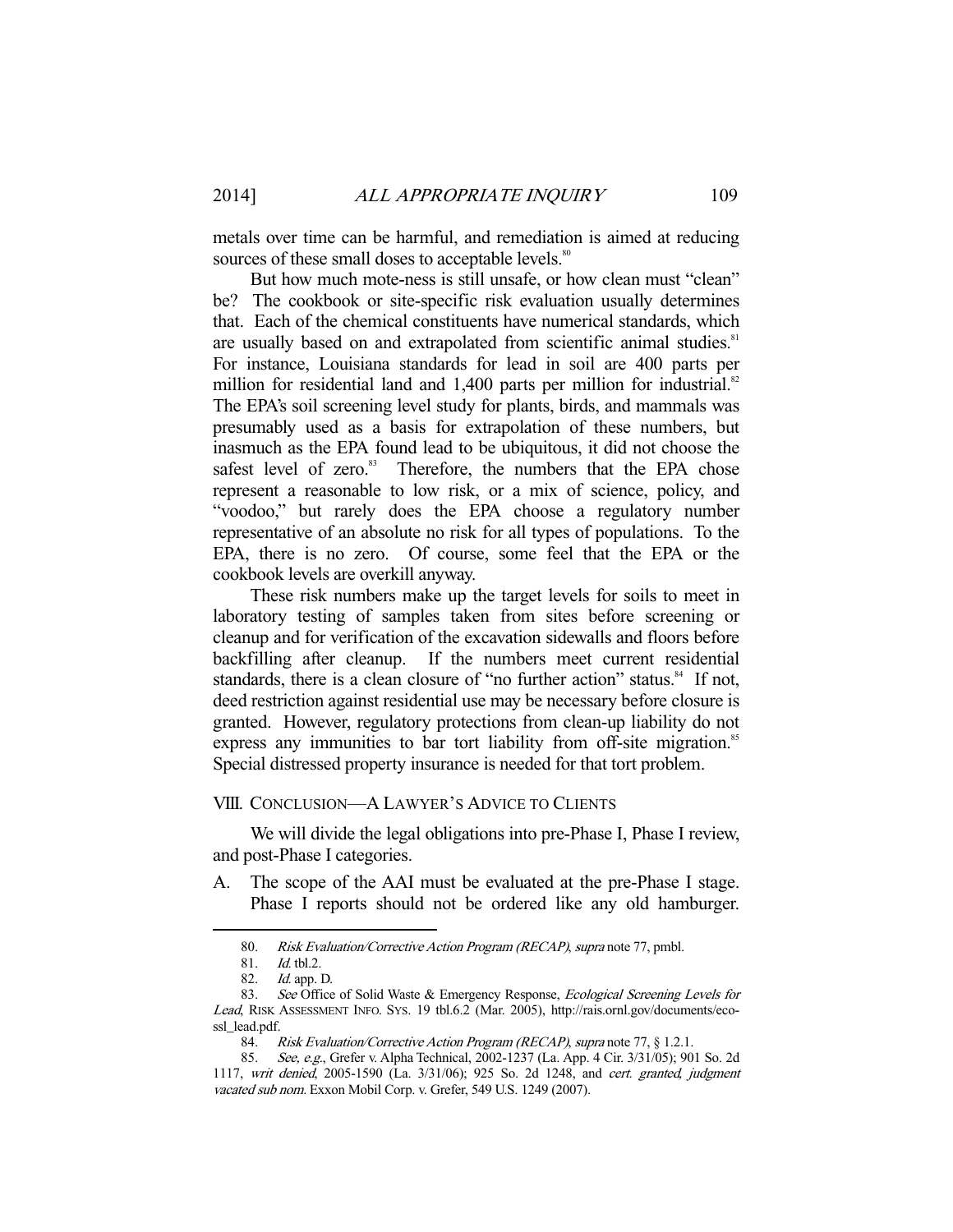Users need to have Phase I reports their way. That is why the ASTM Standards allow for the broadening of the scope of a Phase I assessment if woodlands, old buildings, wet areas, wildlife habitats, historic buildings, or operating industrial companies are located on the subject property. Surveys, wetland delineations, and even full compliance audits may be needed at this early stage. However, some matters, such as leases, petroleum, or off-site sources may not easily disappear. It is also necessary to check applicable state laws on clean-up exemptions and any special assessment requirements.

- B. The purchase agreement must ensure a due diligence period and site access, provide for the right of the buyer to object to environmental conditions found in the Phase I report, and provide for fulfillment of regulatory reporting requirements in case a Phase II assessment or a special environmental report is needed, e.g., in the case of endangered species or wetlands.
- C. During the Phase I assessment, it is most useful to have a legal review of a draft report, and this consideration should be a contractual obligation for the consultant. These reviews not only protect clients but others involved in the Phase I process as well. The user and property must be properly identified; data gaps must specify if they are significant; limiting conditions, e.g., access, must be questioned; interviews must be completed; user-provided information must not be lacking; title information must be reviewed; agency data must be evaluated; and report conclusions must be specific as to any recognized environmental conditions.
- D. After the Phase I report is completed, the conclusion must be reviewed with the client. If there is a six-month delay until closing, the report will have to be updated. If contamination is reported, Phase II reports, agency reporting, and options must be evaluated. If non-scope issues are revealed, follow-up must be discussed with the client. This could include permit issues, Occupational Safety and Health Administration (OSHA) worker safety issues associated with demolition, and other environmental concerns. If the Phase I report is clean, consider asking for an agency "comfort" or "no interest" letter.
- E. With the final Phase I report, the client can decide to close, walk away, renegotiate some of the terms and conditions of the sale or lease, or inquire about distressed property insurance, provided that the agreement to purchase has due diligence provisions. Ultimately, the report can be used as a business tool for making wise environmental decisions.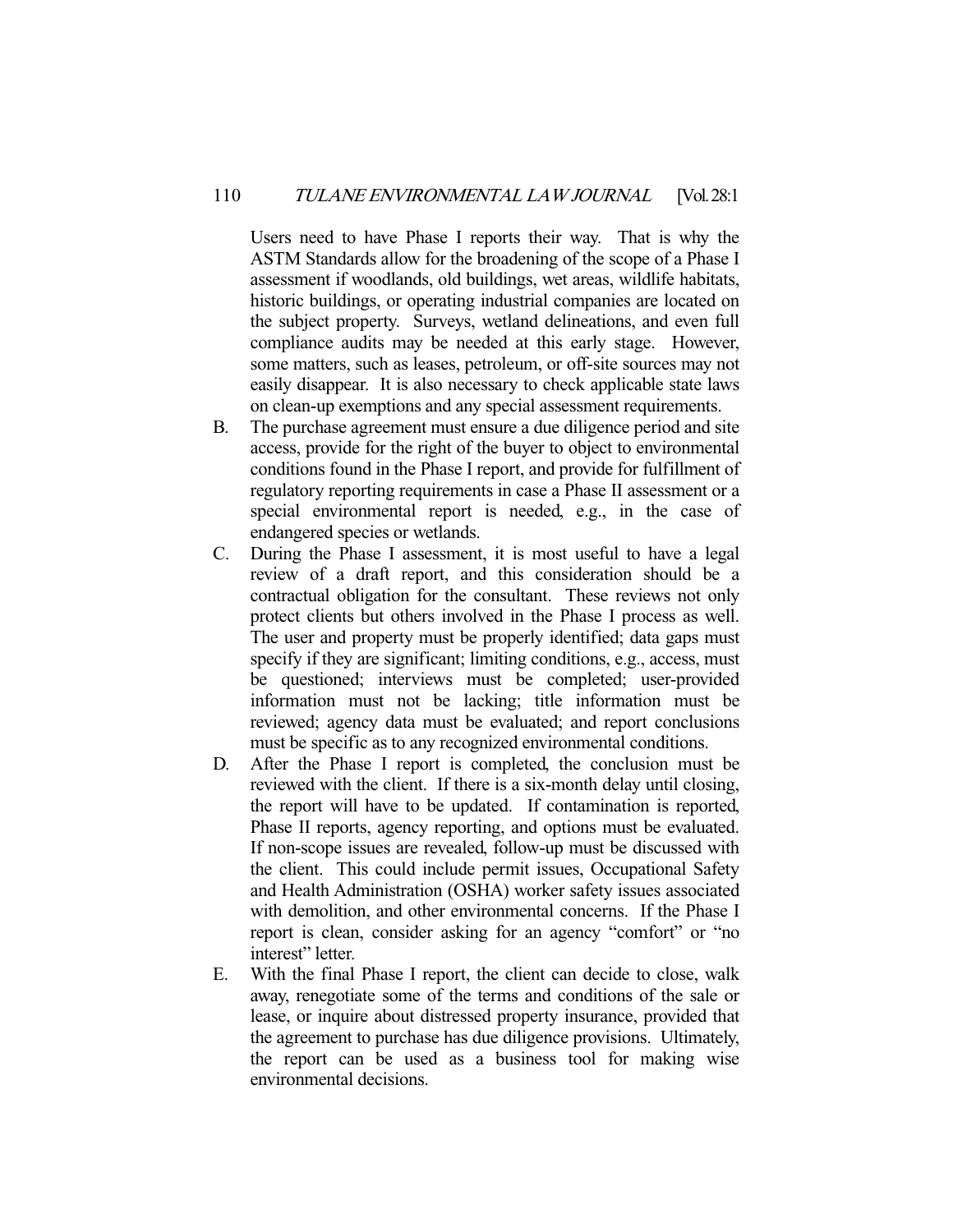F. Finally, environmental advice is not given in a vacuum. Expect a pushback or hubris from a developmental interest if one's legal opinion is too conservative or problematic. Negotiating for the best environmental choices even among friends is commonplace, as dreams often mute fears.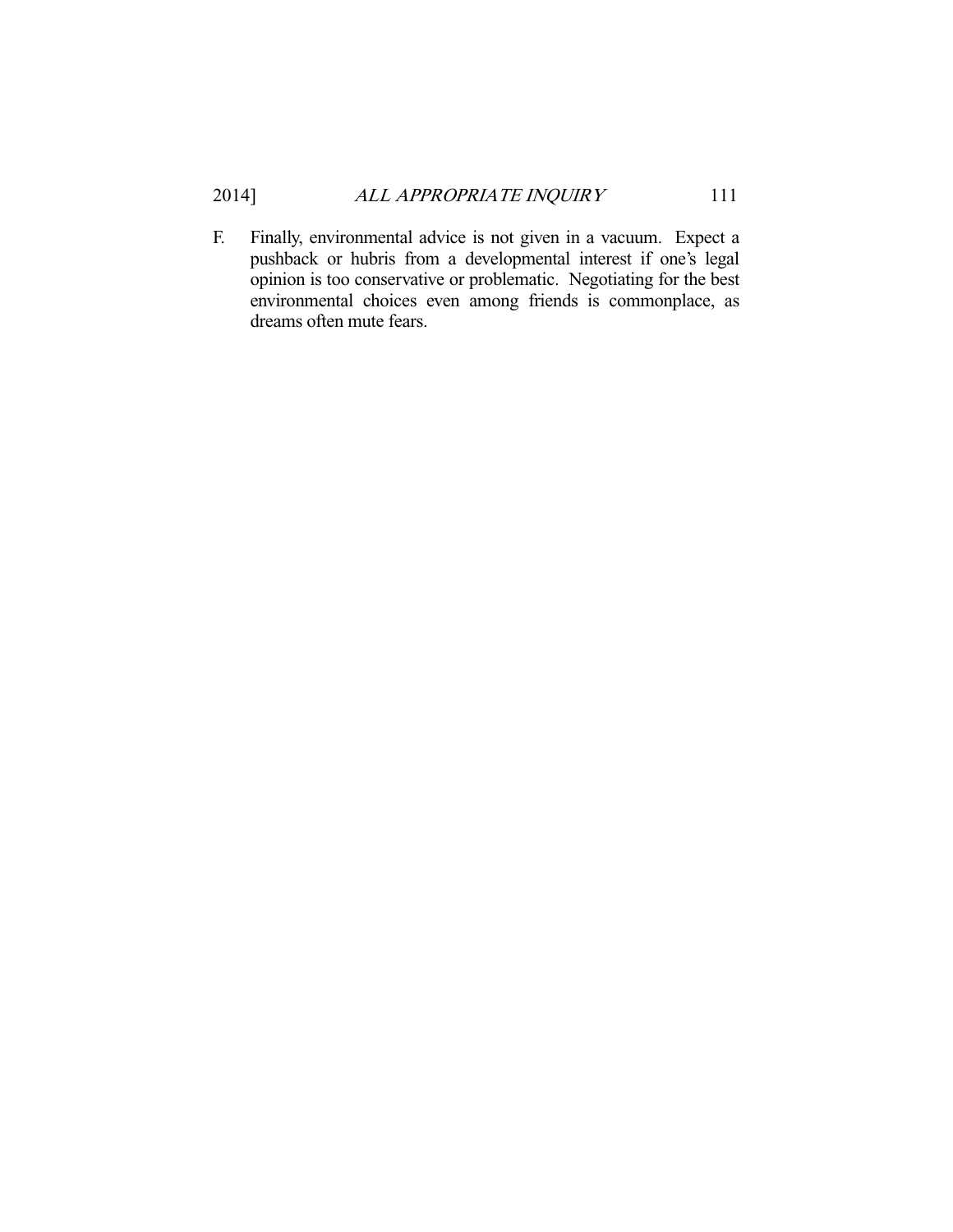#### Appendix

Chart Summarizing Applicability of "Common Elements" to Bona Fide Prospective Purchasers, Contiguous Property Owners, and Section  $101(35)(A)(i)$  Innocent Landowners<sup>86</sup>

| Common Element among<br>the Brownfields<br>Amendments Landowner<br>Provisions | Bona Fide<br>Prospective<br>Purchaser | Contiguous<br>Property<br>Owner | Section 101<br>(35)(A)(i)<br>Innocent<br>Landowner |
|-------------------------------------------------------------------------------|---------------------------------------|---------------------------------|----------------------------------------------------|
| All Appropriate Inquiry                                                       | $**$                                  | $***$                           | $**$                                               |
| No affiliation<br>demonstration                                               | $**$                                  | $***$                           | **                                                 |
| Compliance with land use<br>restrictions and institutional<br>controls        | **                                    | $***$                           | **                                                 |
| Taking reasonable steps                                                       | **                                    | $**$                            | $**$                                               |
| Cooperation, assistance,<br>access                                            | $**$                                  | $***$                           | **                                                 |
| Compliance with<br>information requests and<br>administrative subpoenas       | **                                    | **                              | ****                                               |
| Providing legally required<br>notices                                         | **                                    | **                              | ******                                             |

\*\* Although the innocent landowner provision does not contain this "affiliation" language, in order to meet the statutory criteria of the innocent landowner liability protection, a person must establish by a preponderance of the evidence that the act or omission that caused the release or threat of release of hazardous substances and the resulting damages were caused by a third party with whom the person does not have an employment, agency, or contractual relationship. CERCLA §107(b)(3). Contractual relationship is defined in section 101(35)(A).

\*\*\*\* Compliance with information requests and administrative subpoenas is not specified as a statutory criterion for achieving and maintaining the section 101(35)(A)(i) innocent landowner liability protection.

 <sup>86.</sup> Memorandum from Susan E. Bromm to Director, supra note 7, attachment A.